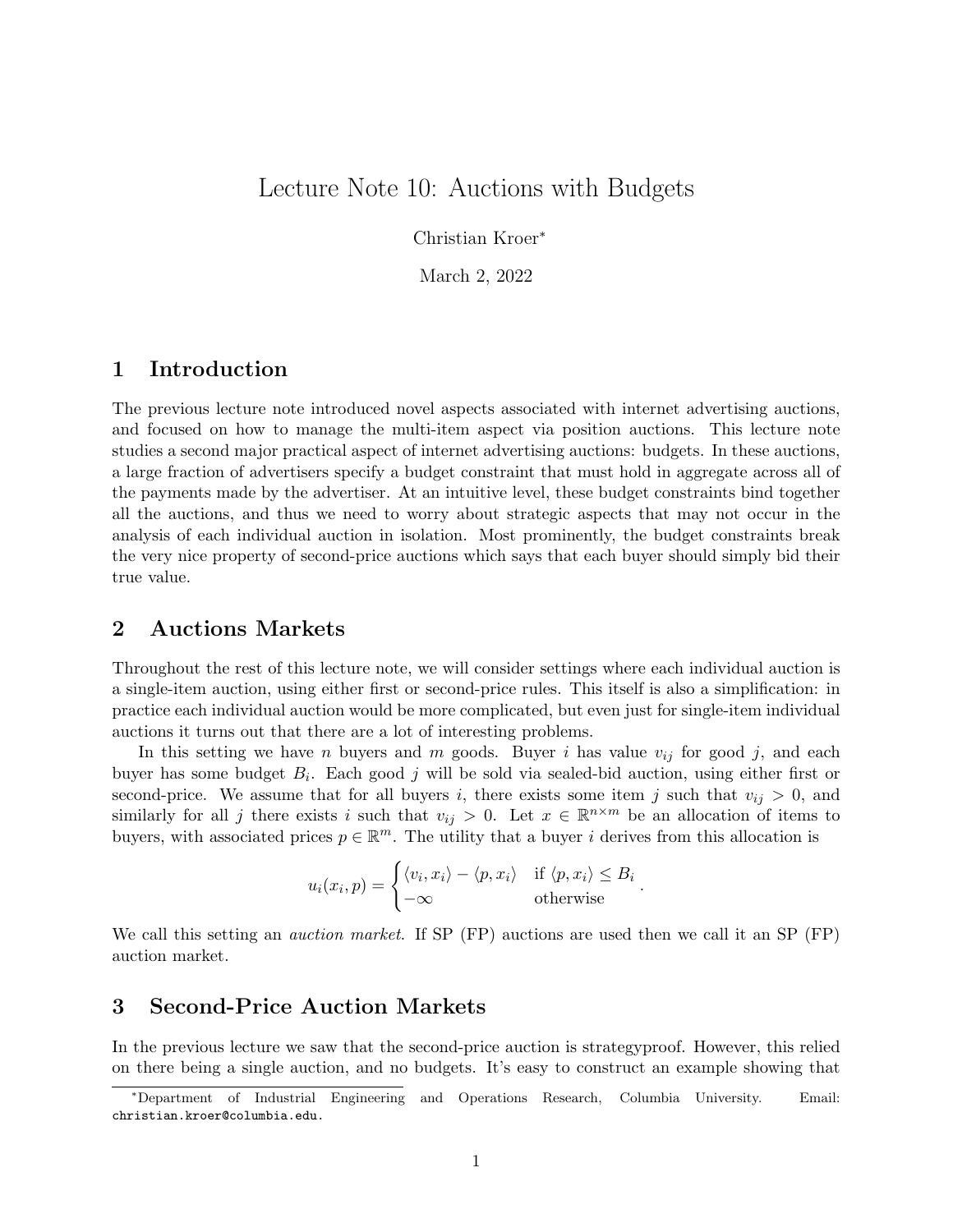

<span id="page-1-0"></span>Figure 1: Comparison of pacing methods. Left: no pacing, middle: probabilistic pacing, right: multiplicative pacing.

this is no longer true in SP auction markets. Consider a setting with two buyers and two items, with valuations  $v_1 = (100, 100), v_2 = (1, 1)$  and budgets  $B_1 = B_2 = 1$ . If both buyers submit their true valuations then buyer 1 wins both items, pays 2, and gets  $-\infty$  utility.

Instead, each buyer needs to somehow smooth out their spending across auctions. For largescale Internet auctions this is typically achieved via some sort of *pacing rule*. Here we will mention two that have been used in practice:

- 1. Probabilistic pacing: each buyer i is given a parameter  $\alpha_i \in [0,1]$  denoting the probability that they should participate in each auction. For each auction  $j$ , an independent coin is flipped which comes up heads with probability  $\alpha_i$ , and if it comes up heads then the buyer submits a bid  $b_{ij} = v_{ij}$  to that auction.
- 2. Multiplicative pacing: each buyer i is given a parameter  $\alpha_i \in [0,1]$ , which acts as a scalar multiplier on their truthful bids. In particular, for each auction  $j$ , buyer i submits a bid  $b_{ij} = \alpha_i v_{ij}.$

Both methods have been applied in real-life large-scale Internet ad markets.

Figure [1](#page-1-0) shows a comparison of pacing methods for a simplified setting where time is taken into account. Here we assume that we are considering some buyer  $i$  whose value is the same for every item, but other bidders are causing the items to have different prices. On the x-axis we plot time, and on the y-axis we plot the price of each item. On the left is the outcome from naive bidding: the buyer spends their budget much too fast, and ends up running out of budget when there are many high-value items left for them to buy. In practice, many buyers also prefer to smoothly spend their budget throughout the day. In the middle we show probabilistic pacing, where we do get smooth budget expenditure. However, the buyer ends up buying some very expensive item, while missing out on much cheaper items that have the same value to them. Finally, on the right is the result from probabilistic pacing, where the buyer picks an optimal threshold to buy at, and thus buys item optimally in order of bang-per-buck.

In this note we will focus on multiplicative pacing, but see the historical notes section for some references to papers that also consider probabilistic pacing.

The intuition given in Figure [1](#page-1-0) can be shown to hold more generally when items have different values to the buyer. Generally, it turns out that given a set of bids by all the other bidders, a buyer can always specify a best response by choosing an optimal pacing multiplier:

<span id="page-1-1"></span>Proposition 1. Suppose we allow arbitrary bids in each auction. If we hold all bids for buyers  $k \neq i$  fixed, then buyer i has a best response that consists of multiplicatively-paced bids (assuming that if a buyer is tied for winning an auction, they can specify the fraction that they win).

*Proof.* Since every other bid is held fixed, we can think of each item as having some price  $p_i =$  $\max_{k\neq i} b_{kj}$ , which is what i would pay if they bid  $b_{ij} \geq b_{kj}$ . Now we may sort the items in decreasing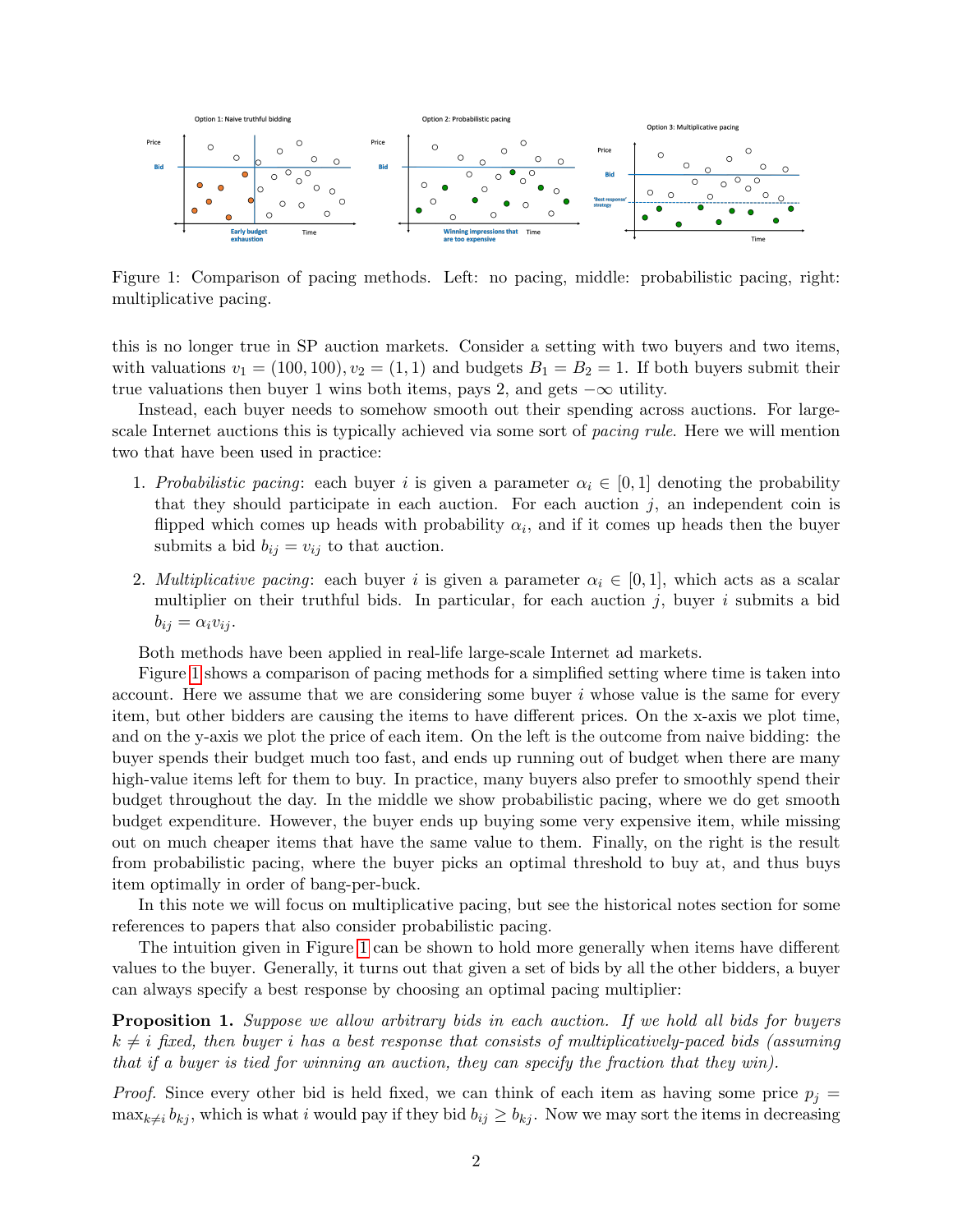order of bang-per-buck  $\frac{v_{ij}}{p_j}$ . An optimal allocation for *i* clearly consists of buying items in this order, until they reach some index j such that if they buy every item with index  $l < j$  and some fraction  $x_{ij}$  of item j, they either spend their whole budget, or j is the first item with  $\frac{v_{ij}}{p_j} \ge 1$  (if  $\frac{v_{ij}}{p_j} > 1$ ) then  $x_{ij} = 0$ ). Now set  $\alpha_i = \frac{p_j}{y_{ii}}$  $\frac{p_j}{v_{ij}}$ . With this bid, *i* gets exactly this optimal allocation: for all items  $l \leq j$  (which are the items in the optimal allocation), we have  $\alpha_i v_{il} = \frac{p_j}{v_{il}}$  $\frac{p_j}{v_{ij}}v_{il} \geq \frac{p_l}{v_{il}}$  $\frac{p_l}{v_{il}}v_{il}=p_l.$  $\Box$ 

The goal will be to find a *pacing equilibrium*:

**Definition 1.** A second-price pacing equilibrium (SPPE) is a vector of pacing multipliers  $\alpha \in$  $[0,1]^n$ , a fractional allocation  $x_{ij}$ , and a price vector such that for every buyer i:

- For all  $j, \sum_i x_{ij} = 1$ , and if  $x_{ij} > 0$  then i is tied for highest bid on item j.
- If  $x_{ij} > 0$  then  $p_j = \max_{k \neq i} \alpha_k v_{kj}$ .
- For all i,  $\sum_j p_j x_{ij} \leq B_i$ . Additionally, if the inequality is strict then  $\alpha_i = 1$ .

The first and second conditions of pacing equilibrium simply enforce that the item always goes to winning bids at the second-price rule. The third condition ensures that a buyer is only paced if their budget constraint is binding. It follows (almost) immediately from Proposition [1](#page-1-1) that every buyer is best responding in SPPE.

A nice property of SPPE is that it is always guaranteed to exist (this is not immediate from the existence of, say, a Nash equilibrium in a standard game, since an SPPE corresponds to a specific type of pure-strategy Nash equilibrium):

Theorem 1. An SPPE of a pacing game is always guaranteed to exist.

We won't cover the whole proof here, but we will state the main ingredients, which are useful to know more generally.

- First, a smoothed pacing game is constructed. In the smoothed game, the allocation is smoothed out among all bids that are within  $\epsilon$  of the maximum bid, thus making the allocation a deterministic function of the pacing multipliers  $\alpha$ . Several other smooth approximations are also introduced to deal with other discontinuities. In the end, a game is obtained, where each player simply has as their action space the interval  $[0, 1]$  and utilities are nice continuous and quasi-concave functions.
- Secondly, the following fixed-point theorem is invoked to guarantee existence of a purestrategy Nash equilibrium in the smoothed game.

**Theorem 2.** Consider a game with n players, strategy space  $A_i$ , and utility function  $u_i(a_i, a_{-i})$ . If the following conditions are satisfied:

- $A_i$  is convex and compact for all i
- $u_i(s_i, \cdot)$  is continuous in  $s_{-i}$
- $u_i(\cdot, s_{-i})$  is continuous and quasi-concave in  $s_i$  (quasi-concavity of a function  $f(x)$  means that for all x, y and  $\lambda \in [0,1]$  it holds that  $f(\lambda x + (1 - \lambda)y) \ge \min(f(x), f(y)))$

then a pure-strategy Nash equilibrium exists.

• Finally, the limit point of smoothed games as the smoothing factor  $\epsilon$  tends to zero is shown to yield an equilibrium in the original pacing problem.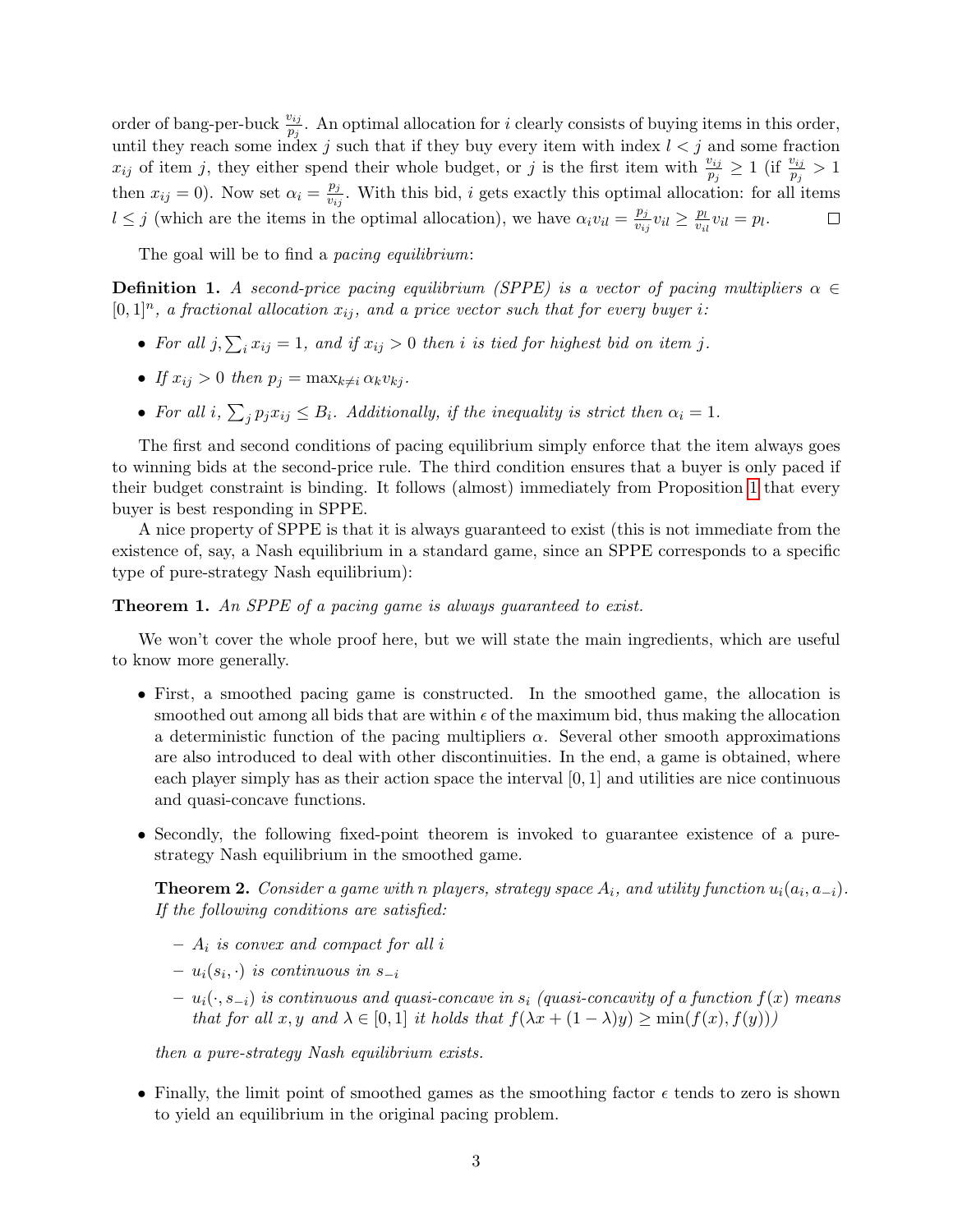| Problem instance:          |              |          |          |          |       |  | Equilibrium 1: Revenue = $102$ |          |          |          |          |              |
|----------------------------|--------------|----------|----------|----------|-------|--|--------------------------------|----------|----------|----------|----------|--------------|
| $\dot{\imath}$             | $v_{i1}$     | $v_{i2}$ | $v_{i3}$ | $v_{i4}$ | $B_i$ |  | $\alpha_i$                     | $b_{i1}$ | $b_{i2}$ | $b_{i3}$ | $b_{i4}$ | spend        |
| 1                          | 100          | 1        | 99       | 100      | 1     |  | 1                              | 100      | 1        | 99       | 100      | 1            |
| $\overline{2}$             | $\mathbf{1}$ | 100      | 99       |          | 1     |  | 0.01                           | 0.01     | 1        | 0.99     |          | 1            |
| 3                          |              |          |          | 100      | 100   |  | 1                              |          |          |          | 100      | 100          |
| Equilibrium 2: Revenue = 3 |              |          |          |          |       |  |                                |          |          |          |          |              |
|                            |              |          |          |          |       |  | $\alpha_i$                     | $b_{i1}$ | $b_{i2}$ | $b_{i3}$ | $b_{i4}$ | spend        |
|                            |              |          |          |          |       |  | 0.01                           | 1        | 0.01     | 0.99     |          | 1            |
|                            |              |          |          |          |       |  | 1                              | 1        | 100      | 99       |          |              |
|                            |              |          |          |          |       |  | 1                              |          |          |          | 100      | $\mathbf{1}$ |

<span id="page-3-0"></span>Figure 2: Multiplicity of SPPE. On the left is shown a problem instance, and on the right is shown two possible second-price pacing equilibria.

Unfortunately, while SPPE is guaranteed to exist, it turns out that sometimes there are several SPPE, and they can have large differences in revenue, social welfare, and so on. An example is shown in Figure [2.](#page-3-0) In practice this means that we might need to worry about whether we are in a good and fair equilibrium.

Another positive property of SPPE is that every SPPE is also a market equilibrium, if we consider a market equilibrium setting where each buyer has a quasi-linear demand function that respects the total supply as follows:

$$
D_i(p) = \operatorname{argmax}_{0 \le x_i \le 1} \langle v_i - p, x_i \rangle \text{ s.t. } \langle p, x_i \rangle \le B_i.
$$

This follows immediately by simply using the allocation x and prices  $p$  from the SPPE as a market equilibrium. Proposition [1](#page-1-1) tells us that  $x_i \in D_i(p)$ , and the market clears by definition of SPPE. This means that SPPE has a number of nice properties such as no envy and Pareto optimality (although Pareto optimality requires considering the seller as an agent too).

Finally we turn to the question of computing an SPPE. Unfortunately the news there is bad. It was shown recently that computing an SPPE is a PPAD-complete problem. This means that there exists a polynomial-time reduction between the problem of computing a Nash equilibrium in a general-sum game and that of computing an SPPE, and thus the two problems are equally hard, from the perspective of computing a solution in polynomial time. Moreover, it was also shown that we cannot hope for iterative methods to efficiently compute an approximate SPPE. Beyond merely computing any SPPE, we could also try to find one that maximizes revenue or social welfare. This problem turns out to be NP complete.

There is a mixed-integer program for computing SPPE, but unfortunately it is not very scalable.

### 4 First-Price Auction Markets

Next we consider what happens if we instead sell each item by first-price auction as part of an auction market.

First we start by defining what we call *budget-feasible pacing multipliers*. Intuitive, this is simply a set of pacing multipliers such that everything is allocated according to first-price auction, and everybody is within budget.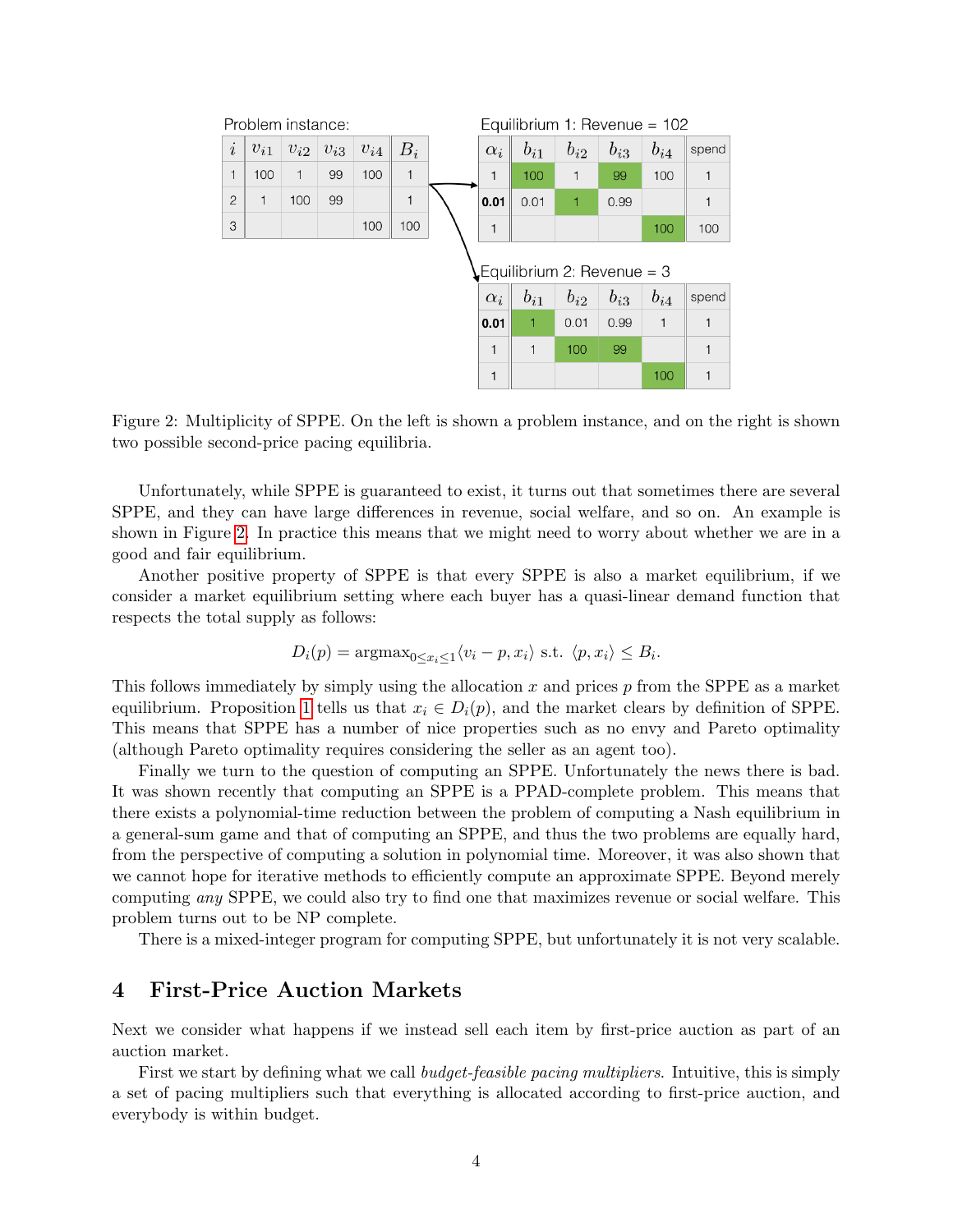**Definition 2.** A set of budget-feasible pacing multipliers  $(BFPM)$  is a vector of pacing multipliers  $\alpha \in [0,1]^n$  and a fractional allocation  $x_{ij}$  such that for every buyer i:

- Prices are defined to be  $p_j = \max_k \alpha_i v_{kj}$ .
- For all  $j, \sum_i x_{ij} = 1$ , and if  $x_{ij} > 0$  then i is tied for highest bid on item j.
- For all  $i, \sum_j p_j x_{ij} \leq B_i$ .

Again, the goal will be to find a pacing equilibrium. This is simply a BFPM that satisfied the complementarity condition on the budget constraint and pacing multiplier.

**Definition 3.** A first-price pacing equilibrium (FPPE) is a BFPM  $(\alpha, x)$  such that for every buyer i:

• For all i, if  $\sum_j p_j x_{ij} < B_i$  then  $\alpha_i = 1$ .

Notably, the only difference to SPPE is the pricing condition, which now uses first price.

A very nice property of the first-price setting is that BFPMs satisfy a monotonicity condition: if  $(\alpha', x')$  and  $(\alpha'', x'')$  are both BFPM, then the pacing vector  $\alpha = \max(\alpha', \alpha'')$  (where the max is taken componentwise) is also a BFPM. The associated allocation is that for each item  $j$ , we first identify whether the highest bid comes from  $\alpha'$  or  $\alpha''$ , and use the corresponding allocation of j (breaking ties towards  $\alpha'$ ).

Intuitively, the reason that  $(\alpha, x)$  is also BFPM is that for every buyer i, their bids are the same as in one of the two previous BFPMs (say  $(\alpha', x')$  WLOG.), and so the prices they pay are the same as in  $(\alpha', x')$ . Furthermore, since every other buyer is bidding at least as much as in  $(\alpha', x')$ , they win weakly less of each item (using the tie-breaking scheme described above). Since  $(\alpha', x')$ satisfied budgets,  $(\alpha, x)$  must also satisfy budgets. The remaining conditions are easily checked.

In addition to componentwise maximality, there is also a maximal BFPM  $(\alpha, x)$  (there could be multiple x compatible with  $\alpha$ ) such that  $\alpha \geq \alpha'$  for all  $\alpha'$  that are part of any BFPM. Consider  $\alpha_i^* = \sup{\{\alpha_i | \alpha \text{ is part of a BFPM}\}.$  For any  $\epsilon$  and i, we know that there must exist a BFPM such that  $\alpha_i > \alpha_i^* - \epsilon$ . For a fixed  $\epsilon$  we can take componentwise maxima to conclude that there exists  $(\alpha^{\epsilon}, x^{\epsilon})$  that is a BFPM. This yields a sequence  $\{(\alpha^{\epsilon}, x^{\epsilon})\}$  as  $\epsilon \to 0$ . Since the space of both  $\alpha$  and x is compact, the sequence has a limit point  $(\alpha^*, x^*)$ . By continuity  $(\alpha^*, x^*)$  is a BFPM.

We can use this maximality to show existence and uniqueness (of multipliers) of FPPE:

**Theorem 3.** An FPPE always exists and the set of pacing multipliers  $\{\alpha\}$  that are part of an FPPE is a singleton.

Proof. Here we give a high-level proof, a more explicit proof can be found in the paper listed in the notes.

Consider the component-wise maximal  $\alpha$  and an associated allocation x such that they form a BFPM.

Since  $\alpha$ , x is a BFPM, we only need to check that it has no unnecessarily paced bidders. Suppose some buyer i is spending strictly less than  $B_i$  and  $\alpha_i < 1$ . If i is not tied for any items, then we can increase  $\alpha_i$  for some sufficiently small  $\epsilon$  and retain budget feasibility, contradicting the maximality of  $\alpha$ . If i is tied for some item, consider the set  $N(i)$  of all bidders tied with i. Now take the transitive closure of this set by repeatedly adding any bidder that is tied with any bidder in  $N(i)$ . We can now redistribute all the tied items among bidders in  $N(i)$  such that no bidder in  $N(i)$  is budget constrained (this can be done by slightly increasing i's share of every item they are tied on, then slightly increasing the share of every other buyer in  $N(i)$  who is now below budget, and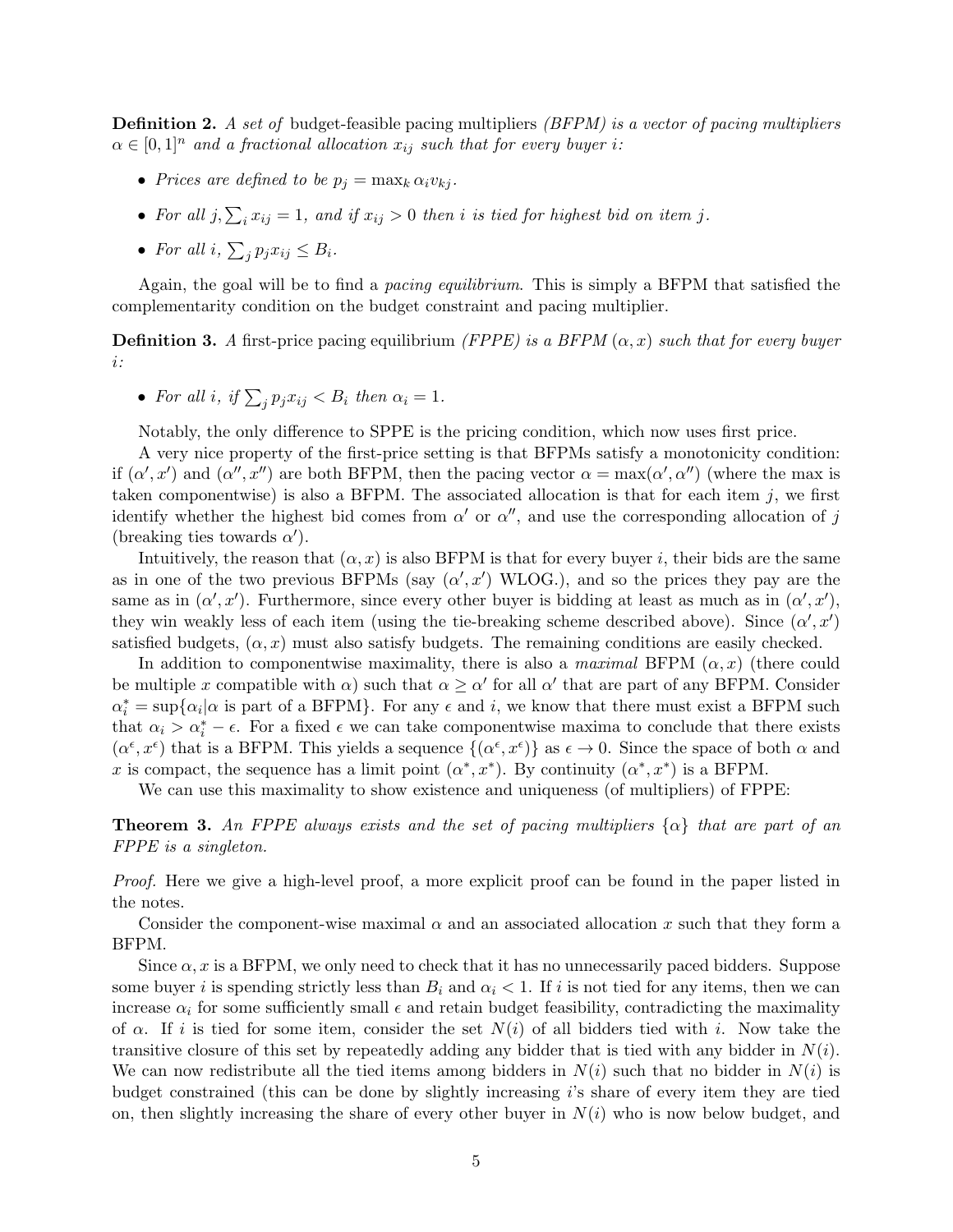so on). But now there must exist some small enough  $\delta > 0$  such that we can increase the pacing multiplier of every bidder in  $N(i)$  by  $\delta$  while retaining budget feasibility and creating no new ties. This contradicts  $\alpha$  being maximal. We get that there can be no unnecessarily paced bidders under α

Finally, to show uniqueness, consider any alternative BFPM  $\alpha', x'$ . Consider the set I of buyers such that  $\alpha'_i < \alpha$ ; Since  $\alpha \geq \alpha'$  and  $\alpha \neq \alpha'$  this set must have size at least one. Since all buyers in I were spending less than their budget under  $\alpha$ , and their collective spending strictly decreased, at least one buyer in I must not be spending their whole budget. But  $\alpha'_i < \alpha_i \leq 1$  for all  $i \in I$ , so that buyer must be unnecessarily paced.  $\Box$ 

#### 4.1 Sensitivity

FPPE enjoys several nice monotonicity and sensitivity properties that SPPE does not. Several of these follow from the maximality property of FPPE: the unique FPPE multipliers  $\alpha$  are such that  $\alpha \geq \alpha'$  for any other BFPM  $(\alpha', x')$ .

The following are all guaranteed to weakly increase revenue of the FPPE:

- 1. Adding a bidder *i*: the old FPPE  $(\alpha, x)$  is still BFPM by setting  $\alpha_i = 0, x_i = 0$ . By  $\alpha$ monotonicity prices increase weakly.
- 2. Adding an item: The new FPPE  $\alpha'$  satisfies  $\alpha' \leq \alpha$  (for contradiction, consider the set of bidders whose multipliers increased, since they win weakly more and prices went up, somebody must break their budget). Now consider the bidders such that  $\alpha'_i < \alpha_i$ . Those bidders spend their whole budget by the FPPE "no unnecessary pacing" condition. For bidders such that  $\alpha'_i = \alpha_i$ , they pay the same as before, and win weakly more.
- 3. Increasing a bidder i's budget: the old FPPE  $(\alpha, x)$  is still BFPM, so this follows by  $\alpha$ maximality.

It is also possible to show that revenue enjoys a Lipschitz property: increasing a single buyer's budget by  $\Delta$  increases revenue by at most  $\Delta$ . Similarly, social welfare can be bounded in terms of ∆, though multiplicatively, and it does not satisfy monotonicity.

### 4.2 Convex Program

Next we consider how to compute an FPPE. This turns out to be easier than for SPPE. This is due to a direct relationship between FPPE and market equilibrium: FPPE solutions are exactly the set of solutions to the quasi-linear variant of the Eisenberg-Gale convex program for computing a market equilibrium:

<span id="page-5-1"></span><span id="page-5-0"></span>
$$
\max_{x \ge 0, \delta \ge 0, u} \sum_{i} B_i \log(u_i) - \delta_i \qquad \min_{p \ge 0, \beta \ge 0} \sum_{j} p_j - \sum_{i} B_i \log(\beta_i)
$$
\n
$$
u_i \le \sum_{j} x_{ij} v_{ij} + \delta_i, \forall i \qquad (1) \qquad \forall i, p_j \ge v_{ij} \beta_i
$$
\n
$$
\sum_{i} x_{ij} \le 1, \forall j \qquad (2) \qquad \beta_i \le 1
$$
\n
$$
(3)
$$

On the left is shown the primal convex program, and on the right is shown the dual convex program. The variables  $x_{ij}$  denote the amount of item j that bidder i wins. The leftover budget is denoted by  $\delta_i$ , it arises from the dual program: it is the primal variable for the dual constraint  $\beta_i \leq 1$ , which constrains bidder i to paying at most a price-per-utility rate of 1.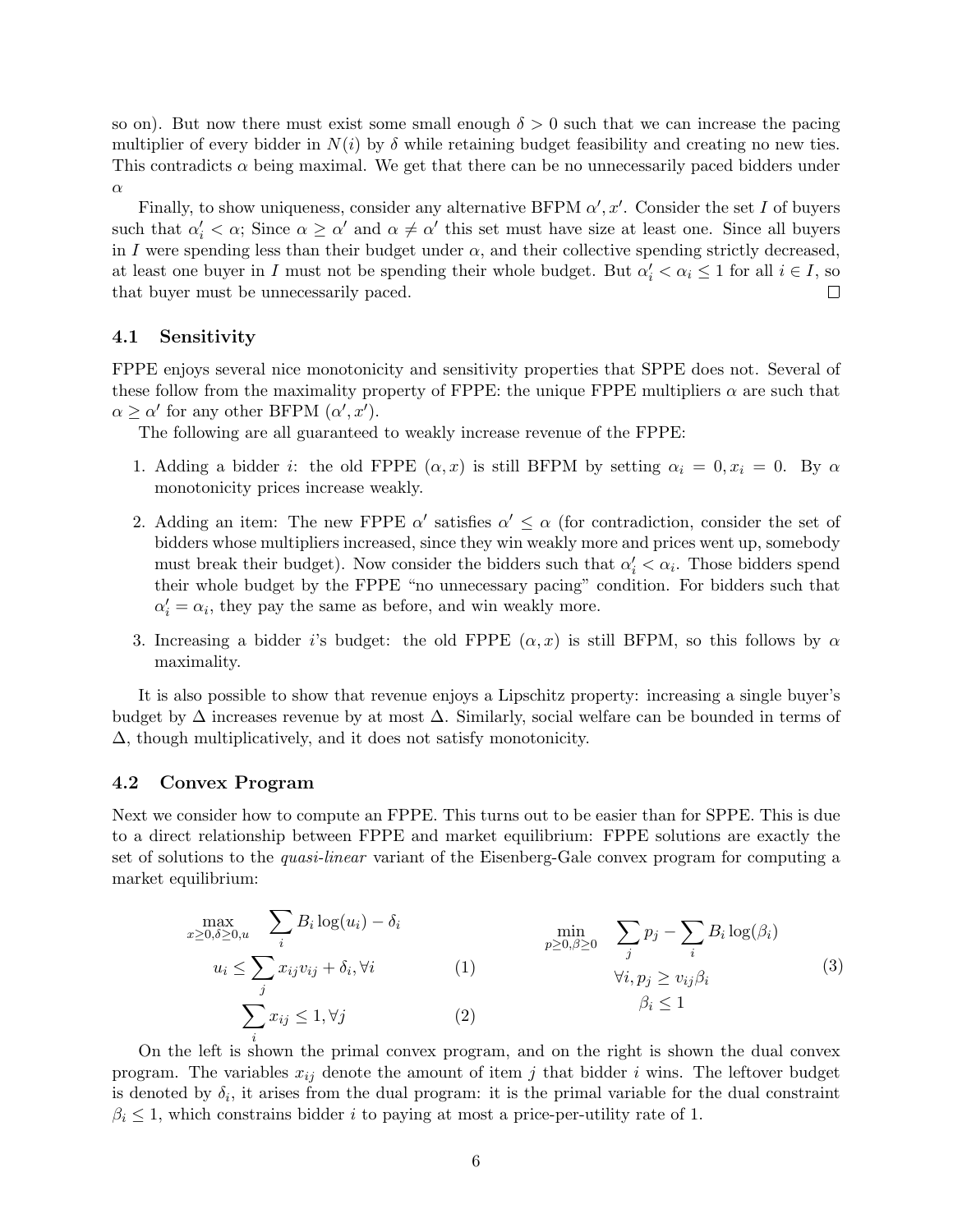The dual variables  $\beta_i, p_j$  correspond to constraints [\(1\)](#page-5-0) and [\(2\)](#page-5-1), respectively. They can be interpreted as follows:  $\beta_i$  is the inverse bang-per-buck:  $\min_{j s.t. x_{ij} > 0} \frac{p_j}{v_j}$  $\frac{p_j}{v_{ij}}$  for buyer *i*, and  $p_j$  is the price of good j.

We may use the following basic fact from convex optimization to conclude that strong duality holds and get optimality conditions:

<span id="page-6-9"></span><span id="page-6-0"></span>Theorem 4. Consider a convex program and its dual

<span id="page-6-1"></span>
$$
\min_{x} f(x)
$$
\n
$$
g_i(x) \le 0, \forall i
$$
\n
$$
x \ge 0
$$
\n
$$
(4)
$$
\n
$$
L(x, \lambda) := f(x) + \sum_{i} \lambda_i g_i(x)
$$
\n
$$
(5)
$$
\n
$$
(6)
$$
\n
$$
f(x, \lambda) := f(x) + \sum_{i} \lambda_i g_i(x)
$$

with Lagrange multipliers  $\lambda_i$  for each constraint i. Assume that the following Slater constraint qualification is satisfied: there exists some  $x \geq 0$  such that  $q_i(x) < 0$  for all i. If [\(4\)](#page-6-0) has a finite optimal value  $f^*$  then [\(5\)](#page-6-1) has a finite optimal value  $q^*$  and  $f^* = q^*$ . Furthermore a solution pair  $x^*, \lambda^*$  is optimal if and only if the following Karush-Kuhn-Tucker (KKT) conditions hold:

- (primal feasibility)  $x^*$  is a feasible solution of [\(4\)](#page-6-0)
- (dual feasibility)  $\lambda^* \geq 0$
- (complementary slackness)  $\lambda_i^* g_i(x^*) = 0$  for all i
- (stationarity)  $x^* \in \operatorname{argmin}_{x \geq 0} L(x, \lambda^*)$

We can use the strong duality theorem above, and in particular the KKT conditions, to show that FPPE and EG are equivalent.

Informally, the correspondence between FPPE and solutions to the convex program follows because  $\beta_i$  specifies a single price-per-utility rate per bidder which exactly yields the pacing multiplier  $\alpha_i = \beta_i$ . Complementary slackness then guarantees that if  $p_j > v_{ij}\beta_i$  then  $x_{ij} = 0$ , so any item allocated to *i* has exactly rate  $\beta_i$ . Similarly, complementary slackness on  $\beta_i \leq 1$  and the associated primal variable  $\delta_i$  guarantees that bidder i is only paced if they spend their whole budget.

Theorem 5. An optimal solution to the quasi-linear Eisenberg-Gale convex program corresponds to an FPPE with pacing multiplier  $\alpha_i = \beta_i$  and allocation  $x_{ij}$ , and vice versa.

Proof. Clearly the quasi-linear Eisenberg-Gale convex program satisfies the Slater constraint qualification: we may use the proportional allocation where every buyers gets  $\frac{1}{n}$  of every item to see this. Thus the optimal solution must satisfy the following KKT conditions:

<span id="page-6-8"></span><span id="page-6-6"></span><span id="page-6-5"></span><span id="page-6-4"></span><span id="page-6-3"></span><span id="page-6-2"></span>

| 1. $\frac{B_i}{u_i} = \beta_i \Leftrightarrow u_i = \frac{B_i}{\beta_i}$ | 5. $p_j > 0 \Rightarrow \sum_i x_{ij} = 1$               |
|--------------------------------------------------------------------------|----------------------------------------------------------|
| 2. $\beta_i \leq 1$                                                      | 6. $\delta_i > 0 \Rightarrow \beta_i = 1$                |
| 3. $\beta_i \leq \frac{p_j}{v_{ij}}$                                     | 7. $x_{ij} > 0 \Rightarrow \beta_i = \frac{p_j}{v_{ij}}$ |

<span id="page-6-7"></span>It is easy to see that  $x_{ij}$  is a valid allocation: the primal program has the exact packing constraints. Budgets are also satisfied (here we may assume  $u_i > 0$  since otherwise budgets are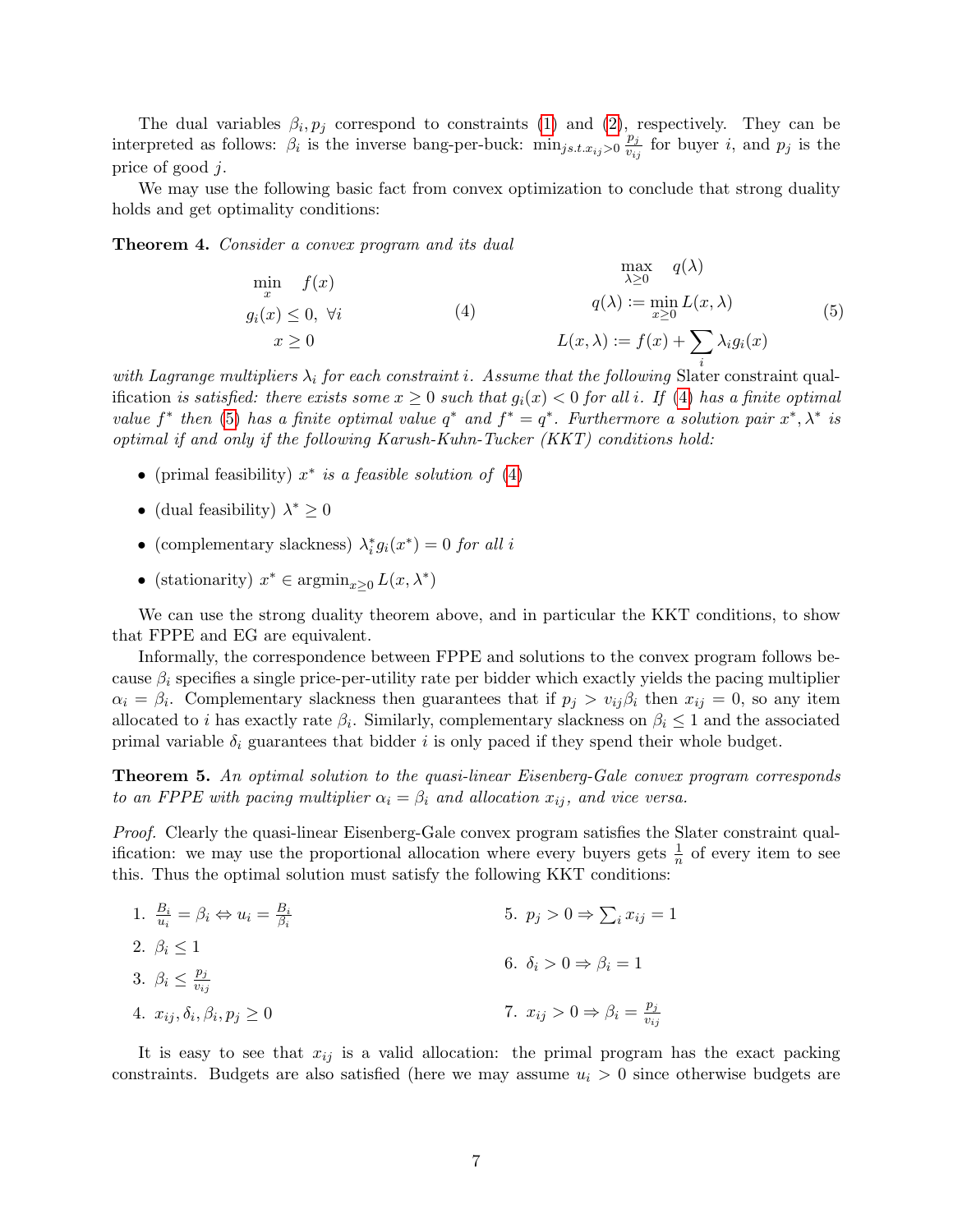satisfied since the bidder wins no items): by KKT condition [1](#page-6-2) and KKT condition [7](#page-6-3) we have that for any item  $j$  that bidder  $i$  is allocated part of:

$$
\frac{B_i}{u_i} = \frac{p_j}{v_{ij}} \Rightarrow \frac{B_i v_{ij} x_{ij}}{u_i} = p_j x_{ij}
$$

If  $\delta_i = 0$  then summing over all j gives

$$
\sum_{j} p_j x_{ij} = B_i \frac{\sum_j v_{ij} x_{ij}}{u_i} = B_i
$$

This part of the budget argument is exactly the same as for the standard Eisenberg-Gale proof [\[12\]](#page-9-0). Note that [\(1\)](#page-5-0) always holds exactly since the objective is strictly increasing in  $u_i$ . Thus  $\delta_i = 0$  denotes full budget expenditure. If  $\delta_i > 0$  then [\(1\)](#page-5-0) implies that  $u_i > \sum_j v_{ij} x_{ij}$  which gives:

$$
\sum_{j} p_j x_{ij} = B_i \frac{\sum_j v_{ij} x_{ij}}{u_i} < B_i
$$

This shows that  $\delta_i > 0$  denotes some leftover budget.

If bidder i is winning some of item j  $(x_{ij} > 0)$  then KKT condition [7](#page-6-3) implies that the price on item j is  $\alpha_i v_{ij}$ , so bidder i is paying their bid as is necessary in a first-price auction. Bidder  $i$  is also guaranteed to be among the highest bids for item  $j$ : KKT conditions [7](#page-6-3) and [3](#page-6-4) guarantee  $\alpha_i v_{ij} = p_j \geq \alpha_{i'} v_{i'j}$  for all i'.

Finally each bidder either spends their entire budget or is unpaced: KKT condition [6](#page-6-5) says that if  $\delta_i > 0$  (that is, some budget is leftover) then  $\beta_i = \alpha_i = 1$ , so the bidder is unpaced.

Now we show that any FPPE satisfies the KKT conditions for EG. We set  $\beta_i = \alpha_i$  and use the allocation x from the FPPE. We set  $\delta_i = 0$  if  $\alpha < 1$ , otherwise we set it to  $B_i - \sum_j x_{ij}v_{ij}$ . We set  $u_i$  equal to the utility of each bidder. KKT condition [1](#page-6-2) is satisfied since each bidder either gets a utility rate of 1 if they are unpaced and so  $u_i = B_i$  or their utility rate is  $\alpha_i$  so they spend their entire budget for utility  $B_i/\alpha_i$ . KKT condition [2](#page-6-6) is satisfies since  $\alpha_i \in [0,1]$ . KKT condition [3](#page-6-4) is satisfied since each item bidder i wins has price-per-utility  $\alpha_i = \frac{p_j}{n_i}$  $\frac{p_j}{v_{ij}} = \beta_i$ , and every other item has a higher price-per-utility. KKT conditions [\(4\)](#page-6-7) and [\(5\)](#page-6-8) are trivially satisfied by the definition of FPPE. KKT condition [6](#page-6-5) is satisfied by our solution construction. KKT condition [7](#page-6-3) is satisfied because a bidder i being allocated any amount of item j means that they have a winning bid, and their bid is equal to  $v_{ij}\alpha_i$ .  $\Box$ 

It follows that an FPPE can be computed in polynomial time, and that we can apply various first-order methods to compute large-scale FPPE.

### 5 Conclusion

There are interesting differences in the properties satisfied by SPPE and FPPE. We summarize them quickly here (these are all covered in the literature noted in the Historical Notes):

- FPPE is unique (can be shown from the convex program, or directly from the monotonicity property of BFPM), SPPE is not
- FPPE can be computed in polynomial time, computing an SPPE is a PPAD-complete problem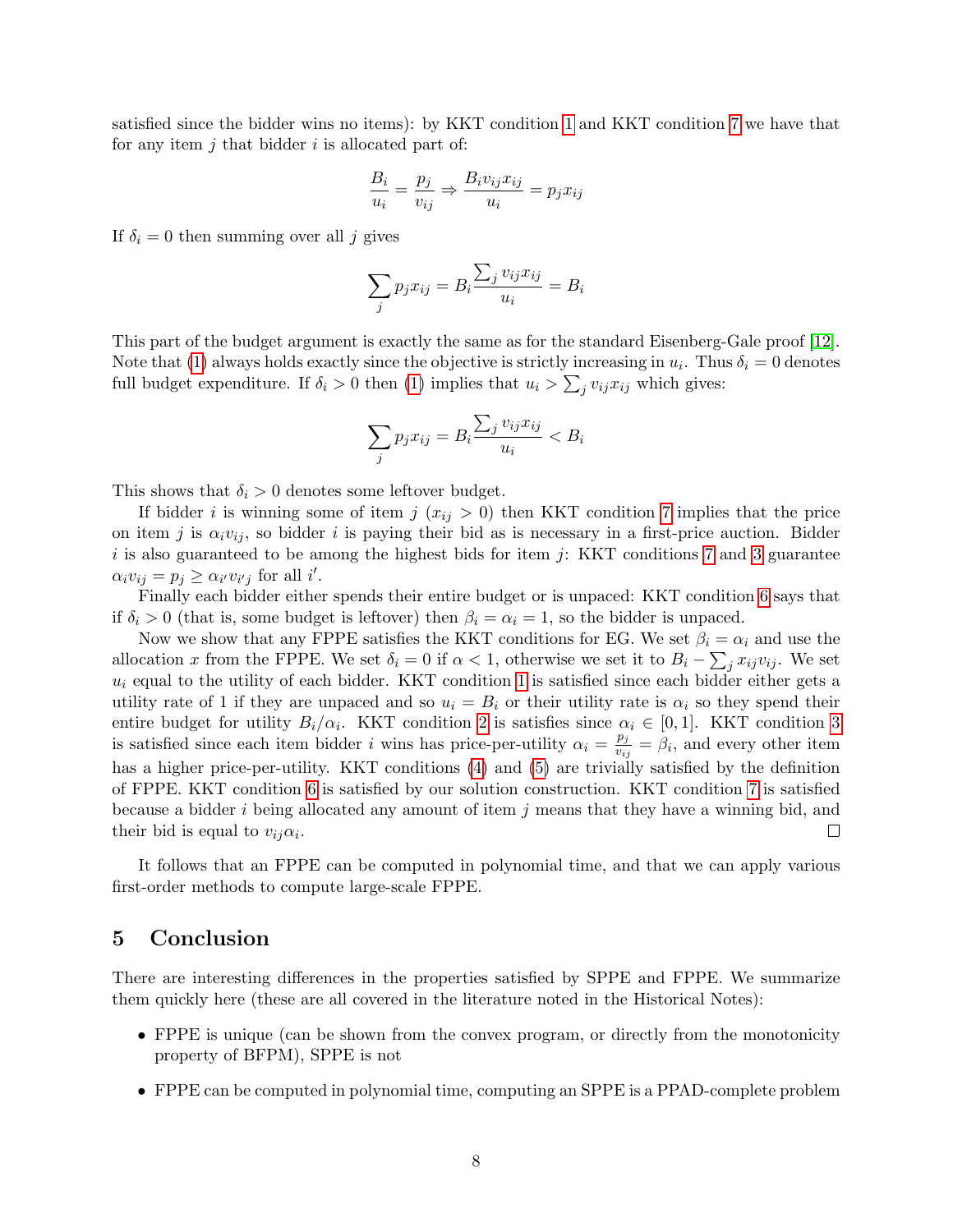- FPPE is less sensitive to perturbation (e.g. revenue increases smoothly as budgets are increased)
- SPPE corresponds to a pure-strategy Nash equilibium, and thus buyers are best responding to each other
- Both correspond to different market equilibria (but SPPE requires buyer demands to be "supply aware")
- Neither of them are strategyproof
- Due to the market equilibrium connection, both can be shown strategyproof in an appropriate "large market" sense

FPPE and SPPE have also been studied experimentally, both via random instances, as well as instances generated from real ad auction data. The most interesting takeaways from those experiments are:

- In practice SPPE multiplicity seems to be very rare
- Manipulation is hard in both SPPE and FPPE if you can only lie about your value-per-click
- FPPE dominates SPPE on revenue
- Social welfare can be higher in either FPPE or SPPE. Experimentally it seems to largely be a toss-up on which solution concept has higher social welfare.

### 6 Historical Notes

The multiplicative pacing equilibrium results shown in this lecture note were developed by Conitzer et al. [\[7\]](#page-9-1) for SP auction markets, and Conitzer et al. [\[8\]](#page-9-2) for FP auction markets. Another strand of literature has studied models where items arrive stochastically and valuations are then drawn independently. Balseiro et al. [\[1\]](#page-9-3) show existence of pacing equilibrium for multiplicative pacing as well as several other pacing rules for such a setting; they also give a very interesting comparison of revenue and social welfare properties of the various pacing option in the unique symmetric equilibrium of their setting. Most notably, multiplicative pacing achieves strong social welfare properties, while probabilistic pacing achieves higher revenue properties. Balseiro, Besbes, and Weintraub [\[2\]](#page-9-4) show that when bidders get to select their bids individually, multiplicative pacing equilibrium arises naturally via Lagrangian duality on the budget constraint, under a fluid-based mean-field market model. The PPAD-completeness of computing an SPPE was given by Chen, Kroer, and Kumar [\[5\]](#page-9-5)

The quasi-linear variant of Eisenberg-Gale was given by Chen, Ye, and Zhang [\[4\]](#page-9-6) and independently by Cole et al. [\[6\]](#page-9-7) (an unpublished note from one of the authors in Cole et al. [\[6\]](#page-9-7) was in existence around a decade before the publication of Cole et al. [\[6\]](#page-9-7)). Theorem [4](#page-6-9) is a specialization to the FPPE setting. In reality much stronger statements can be made: For a more general statement of the strong duality theorem and KKT conditions used here, see Bertsekas, Nedic, and Ozdaglar [\[3\]](#page-9-8) Proposition 6.4.4. The KKT conditions can be significantly generalized beyond convex programming.

The fixed-point theorem that is invoked to guarantee existence of a pure-strategy Nash equilibrium in the smoothed game is by Debreu [\[9\]](#page-9-9), Glicksberg [\[11\]](#page-9-10), and Fan [\[10\]](#page-9-11).